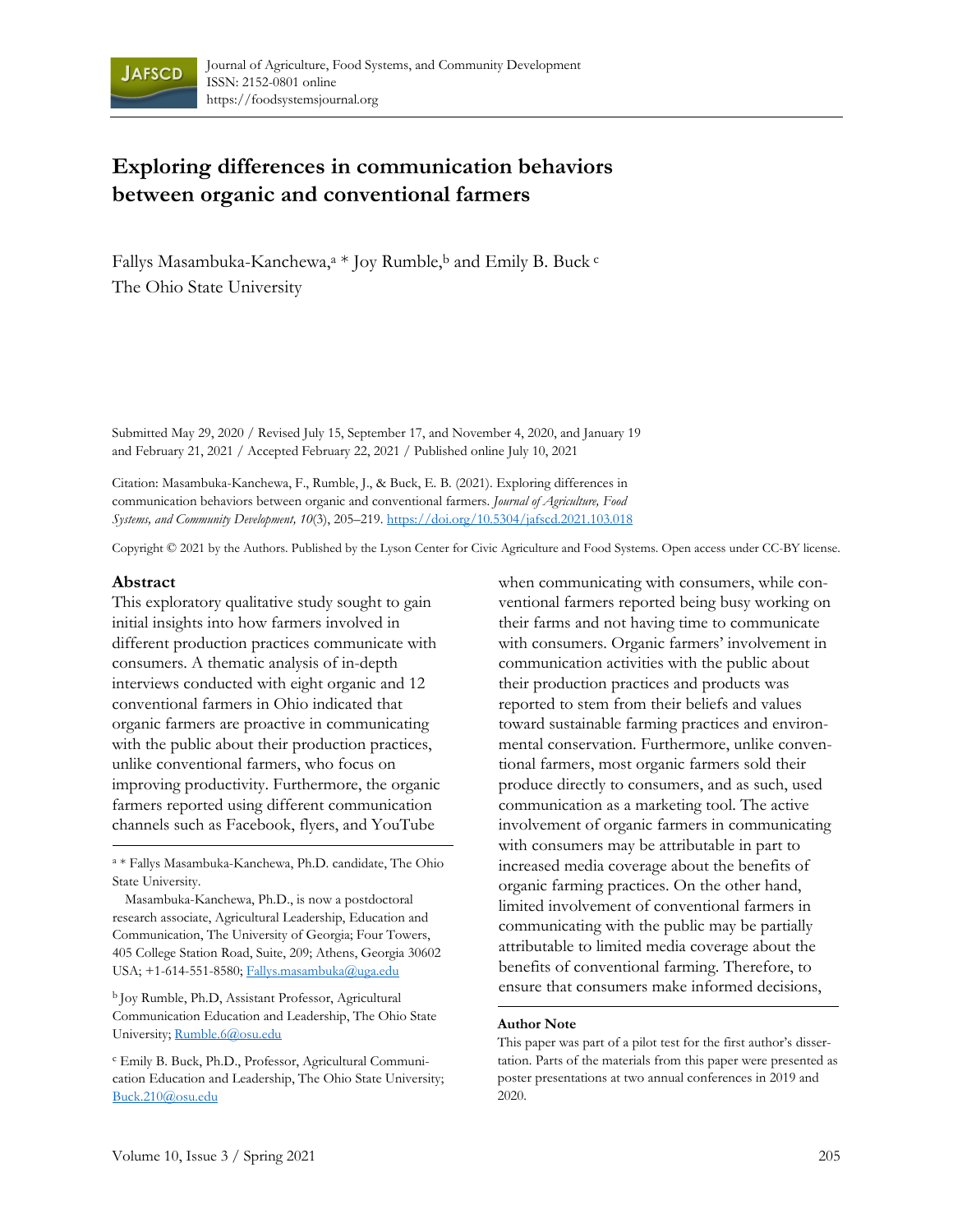there is a need to start developing standalone communication organizations and interventions committed to providing unbiased information about the benefits and disadvantages of the different farming practices.

# **Keywords**

Negative Perceptions about Agriculture, Farmers, Communication, Mainstream Media, Conventional Farming, Organic Farming, Production Practices, Proactive Versus Reactive

# **Introduction**

As early as 1940, scientists recognized the need for investing in the development of improved technologies as essential for increasing agricultural productivity to feed the world (Patel, 2013). These developments led to the introduction of farming practices that today we call conventional farming. The development of new food production technologies has led to changes in agriculture, differentiating farmers based on their production practices (Cranfield et al., 2010). The differences in production practices have led to a growing debate among the public as to which farming practices are best, with the majority preferring organically produced foods (Abrams et al., 2010).

 Conventional farming involves "the use of seeds that have been genetically altered using a variety of traditional breeding methods, excluding biotechnology, and are not certified as organic" (USDA, 2015b, p. 1). Thus conventional farming is associated with high productivity and characterized by the increased use of synthetic inorganic fertilizers, herbicides, and pesticides (Kirchmann, 2019; Mzoughi, 2011). Despite the high productivity, the use of chemical fertilizers and pesticides has been associated with negative environmental and health impacts due to increased emission of green-house gasses (Kirchmann, 2019).

 In response to these negative impacts, organic farming was introduced as one way of conserving the environment and ensuring production of highquality foods in a sustainable way (Barton, 2018). Organic farming, among other techniques, has been known to contribute to higher food quality and reduction in greenhouse emissions (Kirchmann, 2019). However, no clear or standard definition of organic farming exists, as it differs depending on regulations and consumers' perceptions (Seufert et al., 2017). For example, the USDA (2015a) defined certified organic farming for certification purposes as "farming practices [that] exclude the use of irradiation, sewage sludge, synthetic fertilizers, synthetic pesticides, and biotechnology" (p. 1). On the other hand, organic farming is also defined as a cultural movement aimed at reducing the need for use of chemical fertilizers and pesticides in crop production (Barton, 2018).

 The increased chemical and pesticide use associated with conventional farming has led to consumers' concerns about the safety of conventionally produced food products. In response, there has been increased media coverage about the benefits of organic farming (Cahill et al., 2010). However, public perceptions of organically produced foods as healthy, tasty, and safe have been attributed to consumers' attitudes, and not to actual differences in the foods based on production practices (Da Cunha et al., 2019; Nadricka et al., 2020; Xie et al., 2015). The mainstream media has been criticized for framing organically produced food as "ethical" and "healthy" (Abrams et al., 2010; Cahill et al., 2010). Several studies conducted in the U.S. indicate that the mainstream media contributes to negative perceptions about conventional agriculture among consumers (Baker et al., 2011; Charanza & Naile, 2012; McCluskey et al., 2016; Sellnow & Sellnow, 2014; Specht & Beam, 2015). For example, media coverage of genetically modified organisms (GMOs) has been associated with negative perceptions about GMOs among consumers (Marques et al., 2015; McCluskey et al., 2016).

 In response, agricultural communication has been used as a public relations tool (Irani & Doerfert, 2013). Agricultural communication involves the delivery of information to the public and various stakeholders involved in the agricultural industry using different communication channels. It plays a crucial role in ensuring that the public has access to reliable and clear information to guide them in making informed decisions (Gottschalk & Leistner, 2013).

 Since its establishment as a field, agricultural communication in the United States has gone through a lot of changes—from disseminating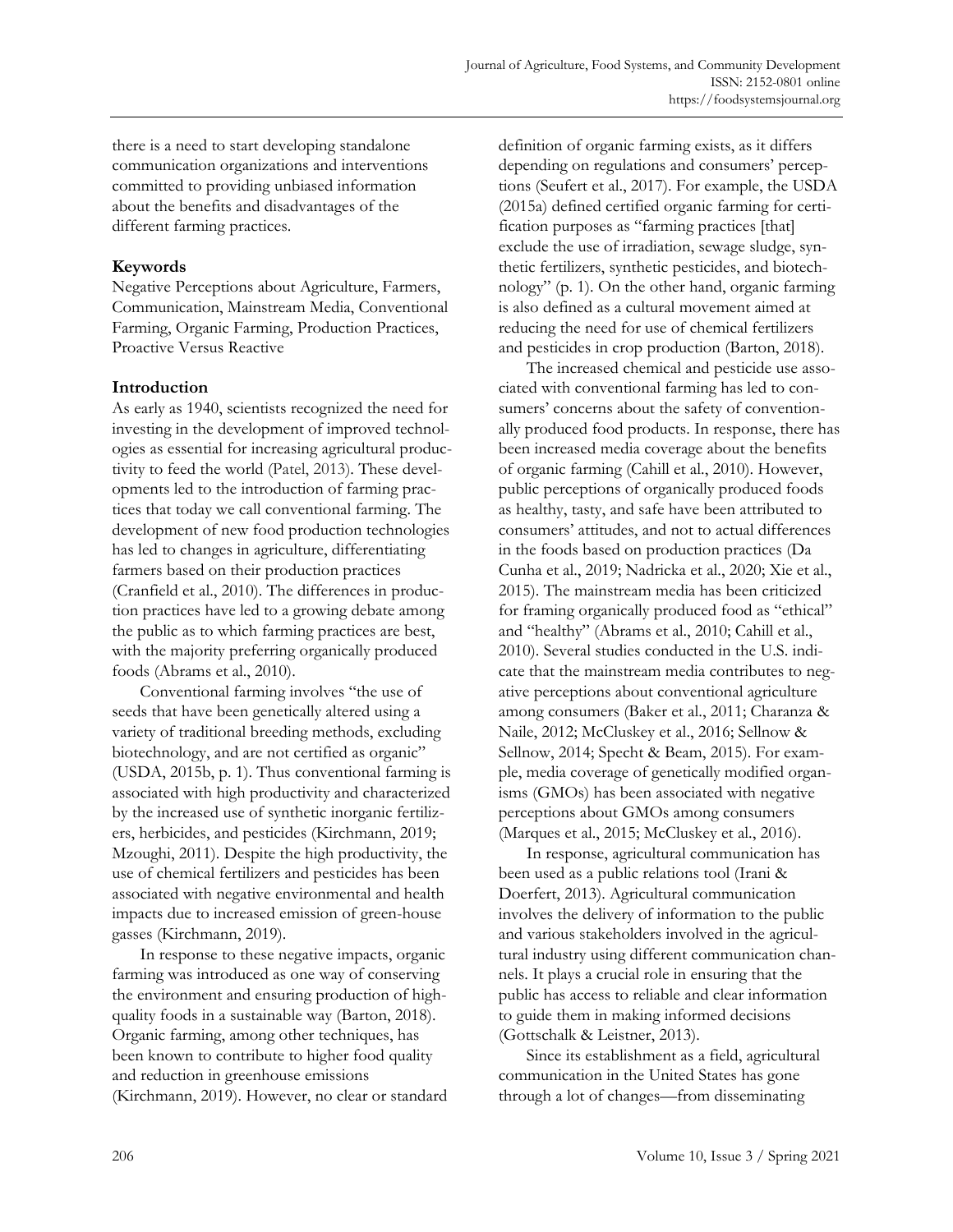information to farmers about improved farming practices to disseminating scientific information to the public, advocacy, and public relations (Irani & Doerfert, 2013). Recently, agricultural communication research and interventions in the U.S. have focused on the impact of the media on the creation of negative perceptions about agriculture among consumers (Baker et al., 2011; Charanza & Naile, 2012; Kurtzo et al., 2016; Meyers et al., 2011; McCluskey et al., 2016; McKendree et al., 2014; Sellnow & Sellnow, 2014; Specht & Beam, 2015). Unlike in the past, when information was disseminated from experts to farmers, improved technological advancements in communication have led to the presence of a myriad of information sources, including farmers. Now, farmers are not merely passive receivers of information but information generators and sharers as well (Prokopy et al., 2017). Therefore, realizing that farmers involved in different and contradictory farming practices are also considered as knowledge generators and have potential to use various communication channels to communicate with consumers, there are questions regarding the impact of their communication behaviors on consumers' perceptions of agriculture.

### **Theoretical Framework**

Communication research "involves understanding how people behave in creating, exchanging, and interpreting messages" (Littlejohn & Foss, 2010, p. 9). Several theories are used in understanding this, such as interpersonal communication and relations theories that describe processes by which people exchange messages and the associated effects on relationship development (Dainton, 2010). In an attempt to establish relationships, farmers communicate with each other as well as the public. The messages exchanged during the communication process influence relationship development. Therefore, in this study, some of the concepts of theory of planned behavior (TPB) and attribution theory were used to explore farmers' communication behaviors and the associated relationships.

 The theory of planned behavior (Ajzen, 1985) describes various factors that influence an individual's decision-making process to act or behave in a certain way (Conner & Armitage, 1998). It emphasizes the role of perceived control as well as normative beliefs in influencing behavior (Ajzen, 1985, 1991). The theory indicates it is easier for a person to portray a certain behavior when they feel they have control over resources or opportunities necessary for them to behave in a particular manner (Ajzen, 1991). In addition, it describes the role of beliefs and values in influencing attitudes regarding certain behaviors (Conner & Armitage, 1998). The theory indicates that believing a given behavior will yield an acceptable outcome contributes to the development of a positive attitude toward that behavior.

 Values describe an individual's attachment of judgment to an object or behavior as being either good or bad and right or wrong (Gasson, 1973). They play a critical role in decision-making as they serve as guidelines for acceptable or unacceptable behavior (Gasson, 1973; ÖhlméYr et al., 1998). Differences in production practices among farmers, which stem from differences in experience, size of land, potential markets, membership in groups or organizations, and beliefs and values toward agriculture have the potential to contribute to differences in farmers' communication behaviors (Agunga, 1995; Alexopoulos et al., 2010; Bravo-Monroy et al., 2016).

 Farmers, like consumers, have different reasons for engaging in certain systems when producing agricultural products (Bravo-Monroy et al., 2016; Darnhofer et al., 2005; Torjusen et al., 2001). For example, Mzoughi (2011) reported that among other concerns, moral and social concerns were the drivers for choosing to engage in organic farming, while economic concerns were among factors for not engaging in organic farming. Farmers who are in favor of organically produced foods have been known to also prioritize sustainable farming practices and value environmental conservation (Bravo-Monroy at al., 2016; Torjusen et al., 2001). Additionally, Spooner, Schuppli, and Fraser (2014) suggest a link between farmers who value animal welfare and sustainable and organic farming practices. These values may influence organic farmers' communication behaviors and increase the likelihood of positive relationships with consumers, while encouraging negative perceptions toward conventional production (Coombs, 2007).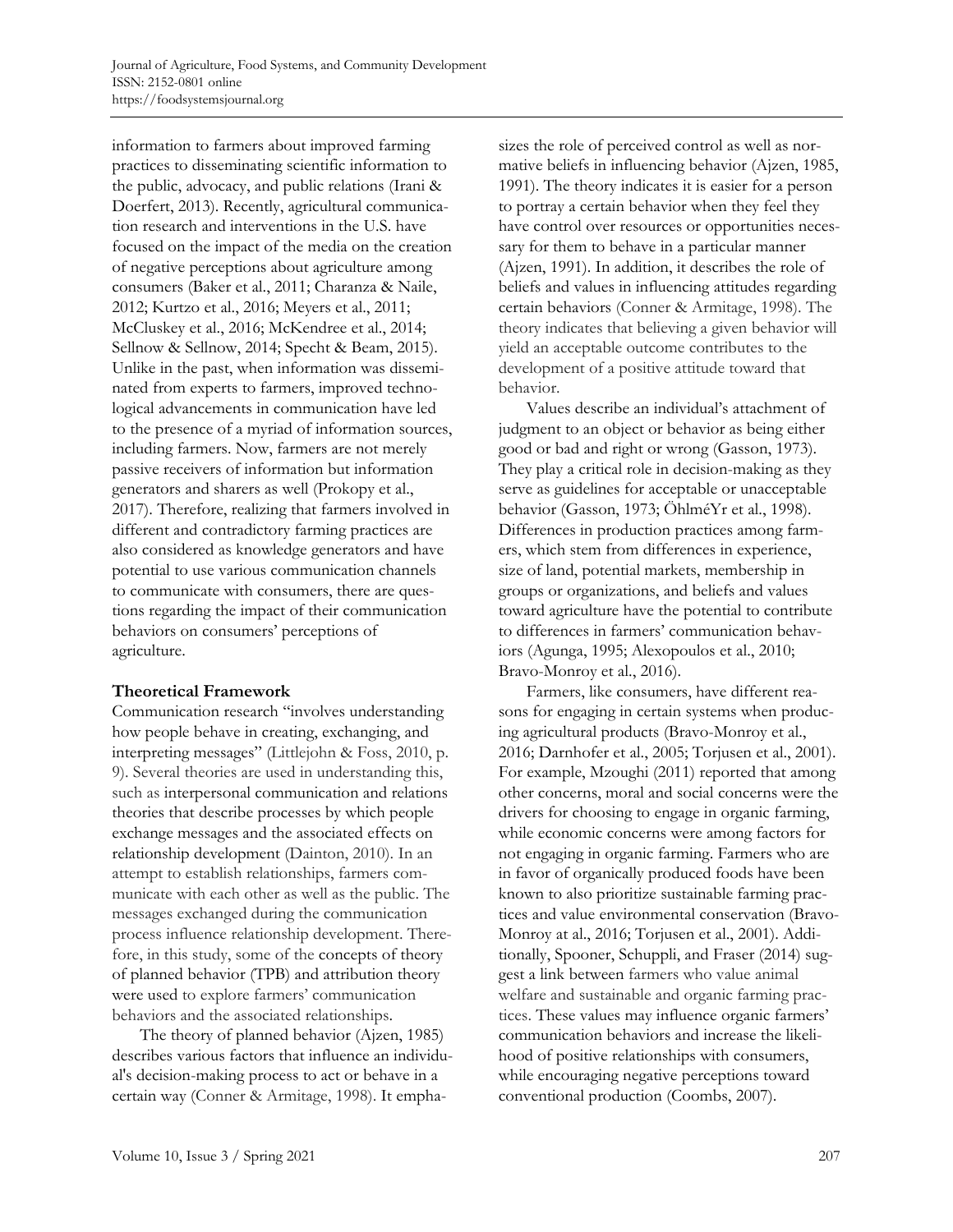Despite the impact of beliefs and values in influencing farmers' choice of farming practices, no studies have been conducted aimed at exploring how beliefs and values influence farmers' communication behaviors with consumers. Moreover, the theory has mainly been applied in quantitative research studies (Stone et al., 1999), where the closed-ended questions used limit respondents' chance to express their views freely. Therefore, in order to capture participants' opinions, a qualitative approach has been employed in this research.

 Attribution theory has also been used in this study. The theory looks at the tendency and presence of critical analytical skills among people to explain causes of events or behavior (Heider, 1958). The theory provides explanations of factors that influence people's behavior and judgments (Fatemi & Asghari, 2012). Such explanations are based on the tendency by people and among people to attach outcomes of events to one another (Weiner, 1986). Several studies have reported mainstream media as being responsible for perpetuating negative perceptions about agriculture in general among consumers (Charanza & Naile, 2012; Sellnow & Sellnow, 2014; Specht & Beam, 2015). Moreover, there has been growing media coverage regarding the debate between organic and conventional farming (Cleveland et al,, 2015; Feldmann & Hamm, 2015; Harper & Makatouni, 2002; Hughner et al., 2007; Krystallis & Chryssohoidis, 2005; McCluskey et al., 2016). Furthermore, there has been more coverage and positive frames being created about organic farming as opposed to conventional farming (Abrams, et al., 2010; Cahill et al., 2010). The availability of food produced through different production practices provides mainstream media with an opportunity to select messages that resonate with their audience (Funk & McCombs, 2017).

 In addition, the presence of organic advocacy groups has contributed to increased media coverage of organic farming as the best farming practice, further exacerbating negative consumer perceptions of conventional agriculture (Charanza & Naile, 2012; Coombs, 2007; Sellnow & Sellnow, 2014). Research using attribution theory has focused on understanding consumers' abilities to critically analyze the information contained in the

message (Chakraborty & Bhat, 2018; Legendre & Coderre, 2018). However, such analysis has been based on understanding consumers' internal or external attributes associated with the message and how such attributes influence their receptivity of the message (Laczniak et al., 2001).

 The absence of research aimed at assessing factors influencing farmers' involvement in communication stems largely from an emphasis on the use of agricultural communication as a reactive tool for mitigating negative perceptions about agriculture among the public (Kurtzo et al., 2016). Since the inception of agricultural communication, there has been emphasis on using it as a tool for educating the public and farmers. However, agricultural communication can be used as a science for understanding people's behaviors. Moreover, the role of farmers in communication has often been viewed as that of receivers of agricultural information. Because of this, research on farmers' communication behaviors has focused on understanding farmers choice and use of communication channels for accessing information (Arbuckle et al, 2015; Mase & Prokopy, 2014; Varble et al., 2016). A gap remains in explaining farmers' feelings, values, and intentions that they are likely to contribute to their choices of production practice and communication behaviors.

 Similar to consumers who have attributes that determine their consumption behaviors and food choices, farmers have attributes that influence their production decisions (McGuire et al., 2013). In the mid-1990s, Agunga (1995) reported about the potential for differences in farmers' attributes to contribute to the differences in production practices used, and, hence, differences in their communication behaviors. However, at that time, the differences in farming practices were not as much a cause for debate as they are currently. Therefore, it is important to explore how differences in farmers' attributes influence their communication behaviors and how that affects the type of information available to consumers.

### **Purpose and Research Questions**

This study sought to explore how farmers involved in various production practices communicate with consumers. The following questions served as a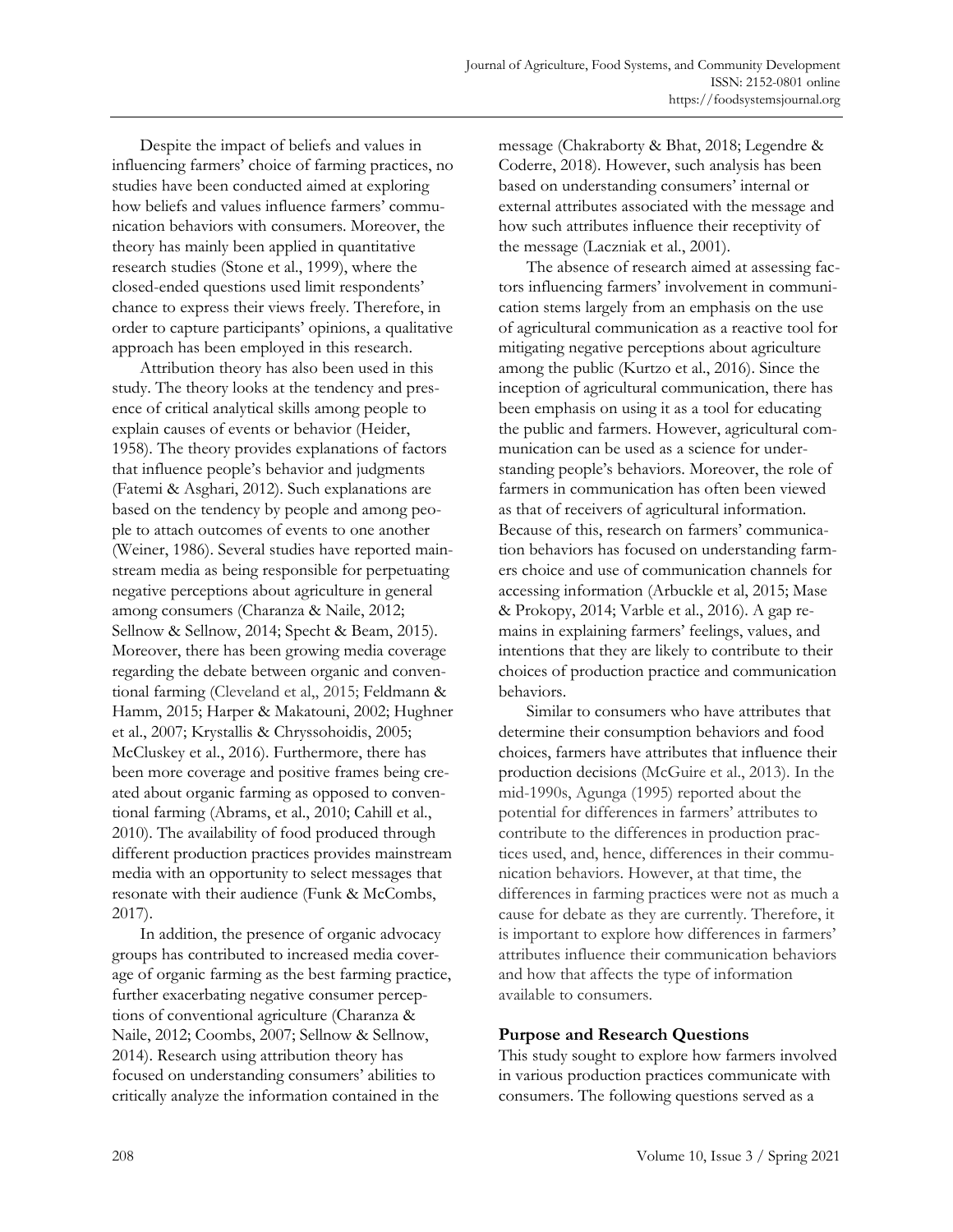guide for the research: How do farmers involved in different production practices identify themselves? Are there differences in communication behaviors among and between farmers following different production practices? How might differences in communication behaviors between and among conventional and organic farmers contribute toward negative perceptions about agriculture?

### **Methods**

The study employed a qualitative research design, as it "focuses on the meanings, traits and defining characteristics of events, people, interactions, settings/cultures and experience" (Richard, 2013, p. 38). Data were collected in January 2018 during the Young Farmers conference after getting approval from Ohio State Institutional Review Board. The conference drew all farmers regardless of their farming practices. Thus both organic and conventional farmers were recruited for the study. No deliberate efforts were made to recruit a specific group of farmers based on their production practices.

 Using a convenience sample, 20 farmers (12 conventional and eight organic farmers) who were attendees at the Young Farmers conference that was held in Ohio in January 2018 were recruited and involved in key informant interviews. An interview guide was developed based on the results of a content analysis of communication artifacts that were created between 2010 and 2016 (Masambuka et al., 2018). It contained questions that assessed farmers' use of different communication channels when accessing or sharing agricultural information. A question regarding participants' connection to agriculture was added to the guide during the data collection process when the researchers realized there were differences in participants' communication behaviors based on their farming practices (Galleta, 2003). The question focused on establishing how the participants identified themselves in relation to their farming practices. The interview guide was reviewed by a panel of experts composed of two communication professors, one agricultural extension educator, and one qualitative data research expert.

 The conference ran for two days; during registration on the first day, the researchers approached attendees and asked if they were willing to take part in the study. On the second day, only participants who attended sessions focused on communicating with the public were approached (Paul et al., 2013). The researchers attended all of the sessions on communication. Each interview lasted for a minimum of 30 minutes and was recorded with an audio recorder after obtaining consent. Before analyzing the data, member checking was conducted with selected participants who were provided with the transcribed data through email (Harvey, 2015). Member checking is one of the quality control processes used in qualitative research where participants are provided with an opportunity to review their statements to ensure that the researcher captured them accurately (Harper & Cole, 2012),

# *Data Analysis*

Data were analyzed using NVivo Pro, a data analysis software where themes and subthemes were generated. Case-oriented analysis was employed when analyzing the data (Della Porta, 2008). This involves analyzing the number of themes emerging from the data collected from a specific participant as opposed to analyzing data from various participants while searching for specific variables (Ragin & Schneider, 2011). In addition, a similar analysis method to Valli and Buese (2007) was used, where data were analyzed in phases. However, unlike Valli and Buese, who followed four phases, this study used only three. The first phase involved identification of farming practices, where farmers were categorized as organic farmers, conventional farmers, or both. Based on this categorization, each farmer's codes were created pertaining to their values regarding the farming practice in which they were involved, communication behaviors with other farmers and consumers, and motivations for engaging in communication behaviors. Following the preliminary data analysis, another researcher who was not involved in the data-collection process compared the themes and subthemes with the transcribed data and identified common themes that informed the findings (Flick, 2002). Saturation was established when there were no new themes emerging from the data (Urquhart, 2013). Only themes that were present for both categories of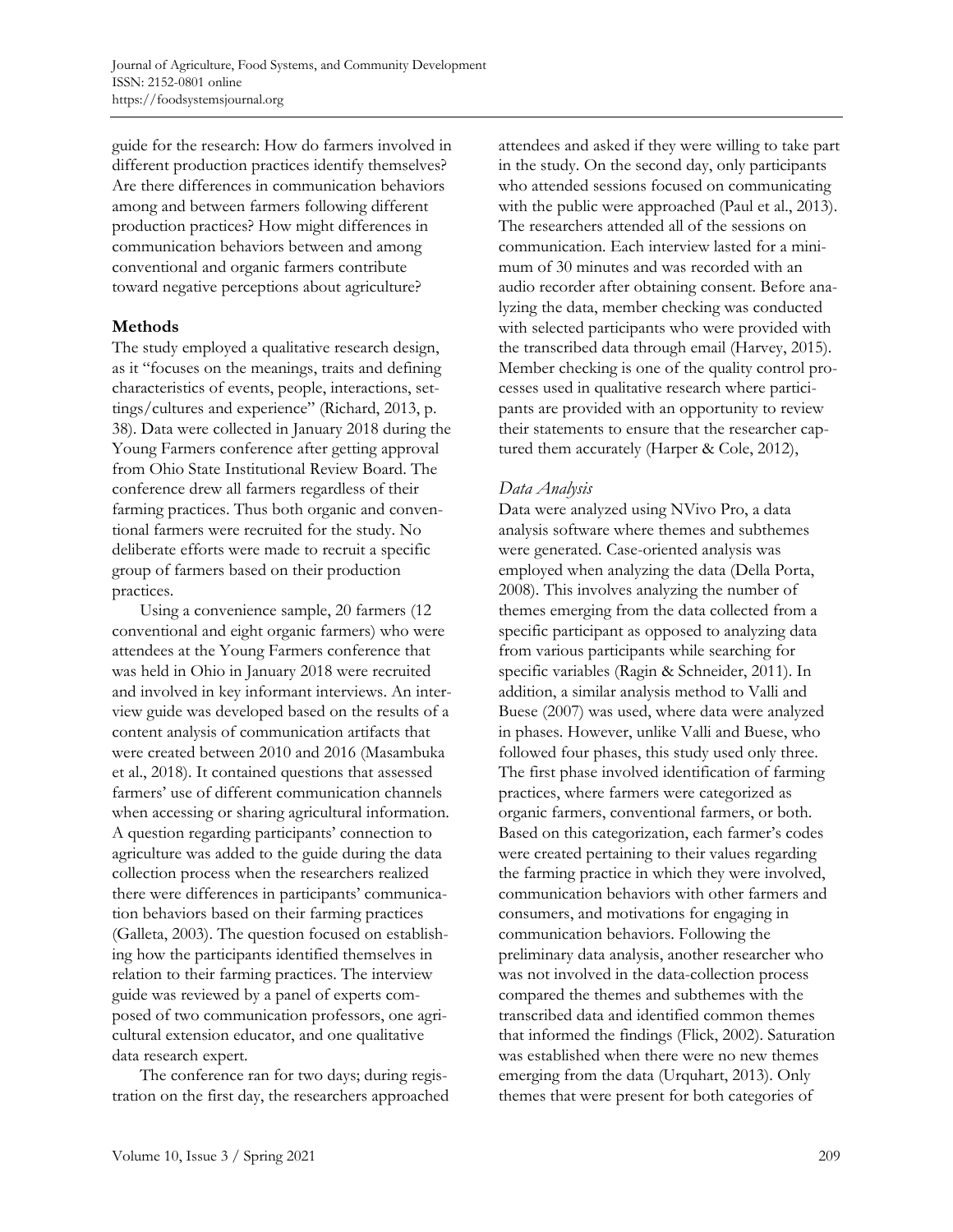farmers (conventional and organic) were used to inform the results of the study.

## *Reflexivity Statement*

The primary researcher was an international doctoral student at The Ohio State University at the time of data collection. The researcher recognized she was perceived as not being knowledgeable about the participants' lived experiences or American agriculture in general because she was an outsider, which may have contributed to the openness of the participants to share more information than they may have otherwise (Dwyer & Buckle, 2009). Moreover, being an outsider allowed the researcher to ask more questions and seek elaboration on issues that she did not understand because of cultural differences as well as lack of familiarity with the American agricultural system (Couture et al., 2012). However, a second researcher assisted in unveiling some of the issues or areas where the primary researcher may not have understood or captured the issues properly since English was their second language. In cases where the second researcher noticed that something did not make sense or was not clear, the researchers emailed the participants to ensure that the necessary changes were made.

# **Results**

# *Farmers' Identification*

Differences were observed regarding how farmers identified themselves based on their production practices. All of the organic farmers (five men and three women) identified themselves by indicating their production practices. One of the middle-aged, male, organic farmers stated,

Oh, well my wife and I live on a 400-acre farm. It is owned by her parents and we are looking to start our own type of business model with agriculture and hopefully looking into what most people wouldn't say the regular route which is open field grass fed. Trying to get out from the cages and to treat animals as they should be treated and produce for the consumers in a way that they want food to be produced.

 However, all of the conventional farmers (11 men and one woman) did not identify themselves based on the production practices they followed but rather by what they farmed. For example, a middle-aged, conventional farmer from northern Ohio stated, "I farm corn, soybeans, wheat crops, and also raise livestock cattle and several hundred chickens, we produce eggs." This was echoed by another conventional, female farmer from southern Ohio who stated,

So, my husband and I we have a beef cattle operation in southern Ohio, in Highland County, … we raise beef cattle, commercial, and we do a little bit of like club calf, show calves, and then we raise hay on our farm. So, we have a 94-acre farm there. We do hay just for our own production.

 Even though the conventional farmers did not identify themselves based on their production practices, they described organic farmers as being inexperienced, as stated by one of the male conventional farmers from central Ohio:

Some organic people maybe weren't raised on the farm. They've started later on in life and they think well we can do it better than these guys. We've read all the books. We gonna do it this way. And let alone they don't wanna talk to us because they are in the path. That's OK. Other people, they have very few acres and they can get more money per acre out of an organic crop. It takes more work but there is more money in revenue there per acre instead of mass acres so they are trying to do more with less and get more for their product, which is great so there's all different aspects of it.

 On the other hand, the organic farmers perceived themselves as being stewards of the environment and producers of products that are healthy, as exemplified in the following quotation from a middle-aged, male farmer from central Ohio: "I have to maintain absolutely 100 percent integrity for my products. … I will never go beyond what my land can sustain." This sentiment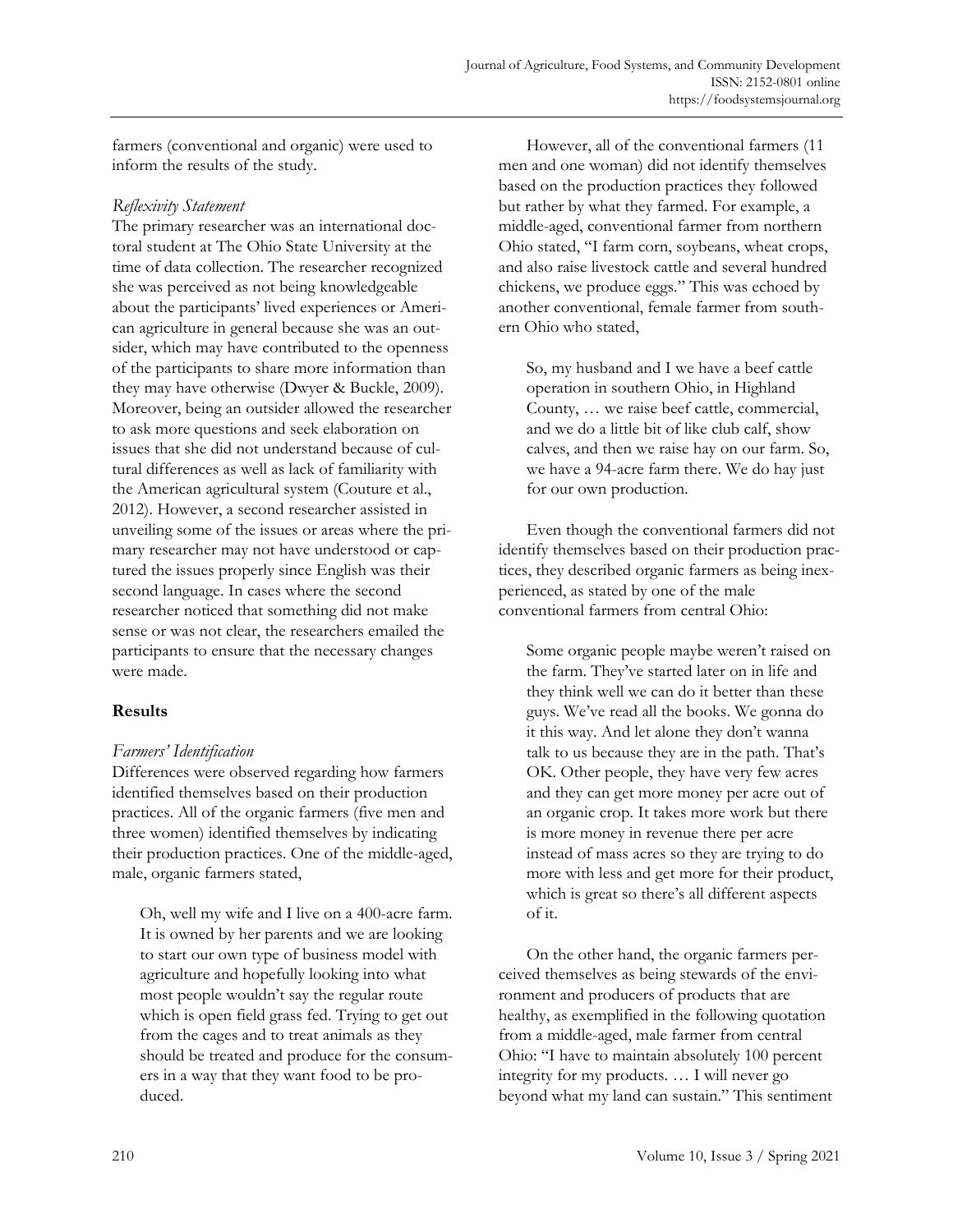was echoed by another middle-aged, organic, male farmer from eastern Ohio:

I will never go beyond what my land can sustain and go beyond questioning the integrity of my product. So, I will never outgrow myself to alter what am doing to lessen the integrity of my product. That's number one.

 The organic farmers also emphasized the need to produce healthy products as one of their motivations for engaging in organic farming. A middleaged, male, organic farmer from southern Ohio stated,

I have seen what hunger is in the world and not only do I wanna feed people but feed them correctly and in the right manner. Hunger could be in the form of poverty and in a rich sense, too, when people are just not eating the right way and in a familiar way.

# *Farmers' Communication Behaviors*

The interviews revealed that differences existed in communication behaviors between organic and conventional farmers. The differences were categorized into the two subthemes: access to agricultural information, and communication with consumers*.* 

### *Access to Agricultural Information*

The conventional farmers who were interviewed indicated that as far as accessing agricultural information, they depended on their experience and knowledge that was passed to them by their parents and on print publications. For example, a middle-aged, male, conventional farmer from northern Ohio stated,

A lot has been learned just throughout the years. My father, just growing up around it and then publications, *Ohio Farm Journal,*  different kinds of magazines, not a lot of stuff online or the internet, kind of old school things, I guess so. When deciding planting depths, we read but you know most of these things is just a learned thing different people teach ya and you pay attention.

 A majority of organic farmers mentioned conducting extensive research individually and consulting with other organic farmers before they made decisions on their farms. A middle-aged, male, aspiring, organic farmer from central Ohio stated,

 We are in the route of looking at other farms and seeing how they grow and if they are similar to our interests then we'll go out and learn from them. But we also research our own. We read books and we look into the science of growing and try to take that route.

 This was echoed by another middle-aged, male, organic farmer from southern Ohio who stated, "once again it goes back to the research, we are willing to read those 200-page books."

 Another organic farmer who described himself as an upcoming entrepreneur stated, "I get many newspapers and magazines and articles and books at home that I obtain information."

## *Communication with the Consumers*

Another key theme identified is that the organic and conventional farmers reported different communication behaviors with consumers. Conventional farmers discussed being busy and not having time to communicate with consumers, while the majority of organic farmers indicated being passionate about communicating with consumers. The following excerpts of an interview with one of the organic farmers from northern Ohio is an example of how organic farmers are reaching out to consumers:

We have a Facebook page obviously; we have an email and phone numbers that our customers have access to and then we've produced a smaller version of a pamphlet of what we have to offer and a short biography of our farm and what we have to offer and that's something that we can give to somebody. Even if they read it over just once we try to keep it to just have enough information for them to see what we have to offer in a compact package. We post our videos on YouTube and share short videos of what we do when people visit our farm.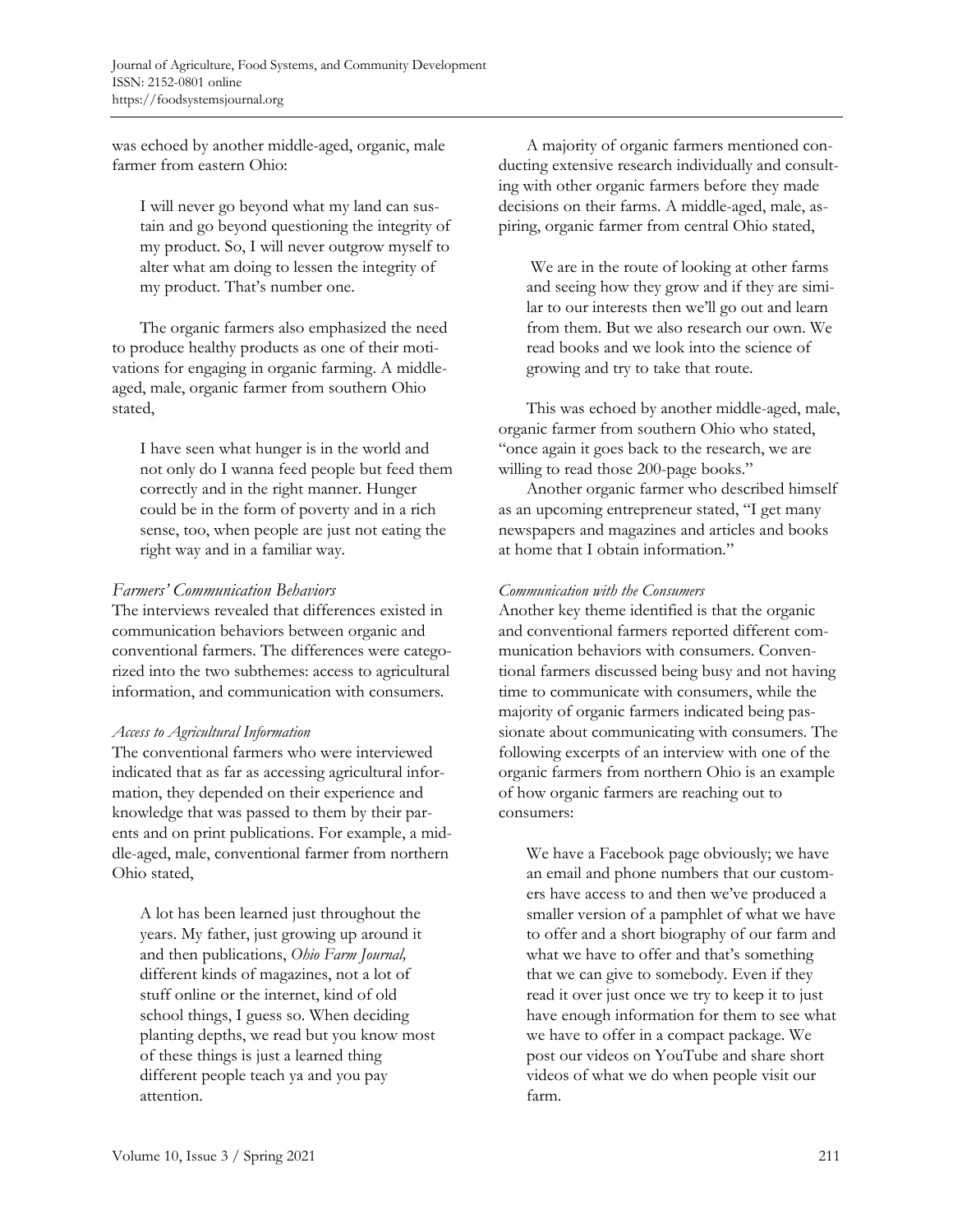However, when one of the conventional farmers was asked about their involvement in communicating with consumers, their response indicated they were too busy working on the farm, and they did not have time to produce communication and outreach materials to reach consumers.

We are not very good at reaching out most of the times. We too busy. Got a lot of stuff to do and we are not, we don't measure our time in hours, we've more stuff to be done so we are doing it. Uh, unfortunately, we need to take more time to educate people but at this stage it's hard to educate people that are in such a busy lifestyle.

*Contributions of Differences in Communication Behaviors among Organic and Conventional Farmers on Creation of Negative Perceptions about Agriculture*  The interviews revealed that the difference in perceptions about agriculture between farmers following different production practices may be contributing to negative perceptions about agriculture among the public. One of the conventional farmers from eastern Ohio, who also described himself as a communicator, stated,

The consumer is hard enough to please where it is. We want them to go direct to us with what they want. Are you sure you want grass or . . . OK, that's what I want, and we are both working together, you pick what you like. Both are very humane, both done very healthy, both are this way or this. So, stop taking all the questions out for the consumer because we have so many write ups. And like I have said, not everybody that's writing that up is for the farmer. A lot of them are for different reasons and it could be to take away from the farmers so once consumers read that then it's start checking it out and well let's just eat vegetables that's all we are eating so the more we can stick together. As farmers, no matter if we are different on either side it will be, we will get a lot further because consumers do not want confusion.

However, most conventional farmers were

quick to point out that the agricultural industry needs to reach out more to consumers with one voice. One of the middle-aged, male, conventional farmers stated,

It's opening up the farm gate, it's talking about how all food is raised and it's talking to them about the choices. So if you want to buy organic or if you wanna buy free range you know, you wanna buy something that's sugar free, fat free, or whatever, no matter what you are looking [for] we should be able to talk to you about what these food choices are and make sure that you understand what those food choices mean.

 This was reiterated by another female conventional farmer from western Ohio:

How do you advocate through like your social media and stuff like that? I think that's an important . . . just because I feel like there is a lot of uneducated people in agriculture industry, you know. I think the media portrays things as sometimes farmers are bad or we slaughter and butcher animals and things like that. But, I mean, farmers are not bad people, we all eat, you know, you don't just go to the grocery store and buy your meat from Kroger, the meat came from somewhere, you know, so I think that's where there's a lot of miscommunication, and, you know, personally I've grown up with it so I know, you know, the way of the farmers and things like that. And I want to help educate, and so I wanna educate people about our farm and what we do. We sell our feeder cows and eventually they are gonna go to market, that's just what we do and it helps feed America. I want to get that out there to help people learn more. I think that there's a lot of missing education. I think there's a big opportunity there to kinda put that out there so if we can do anything on our side a little bit to help towards that goal then, you know, I wanna do our part, so.

 While the conventional farmers focused on ensuring that they produce enough food to feed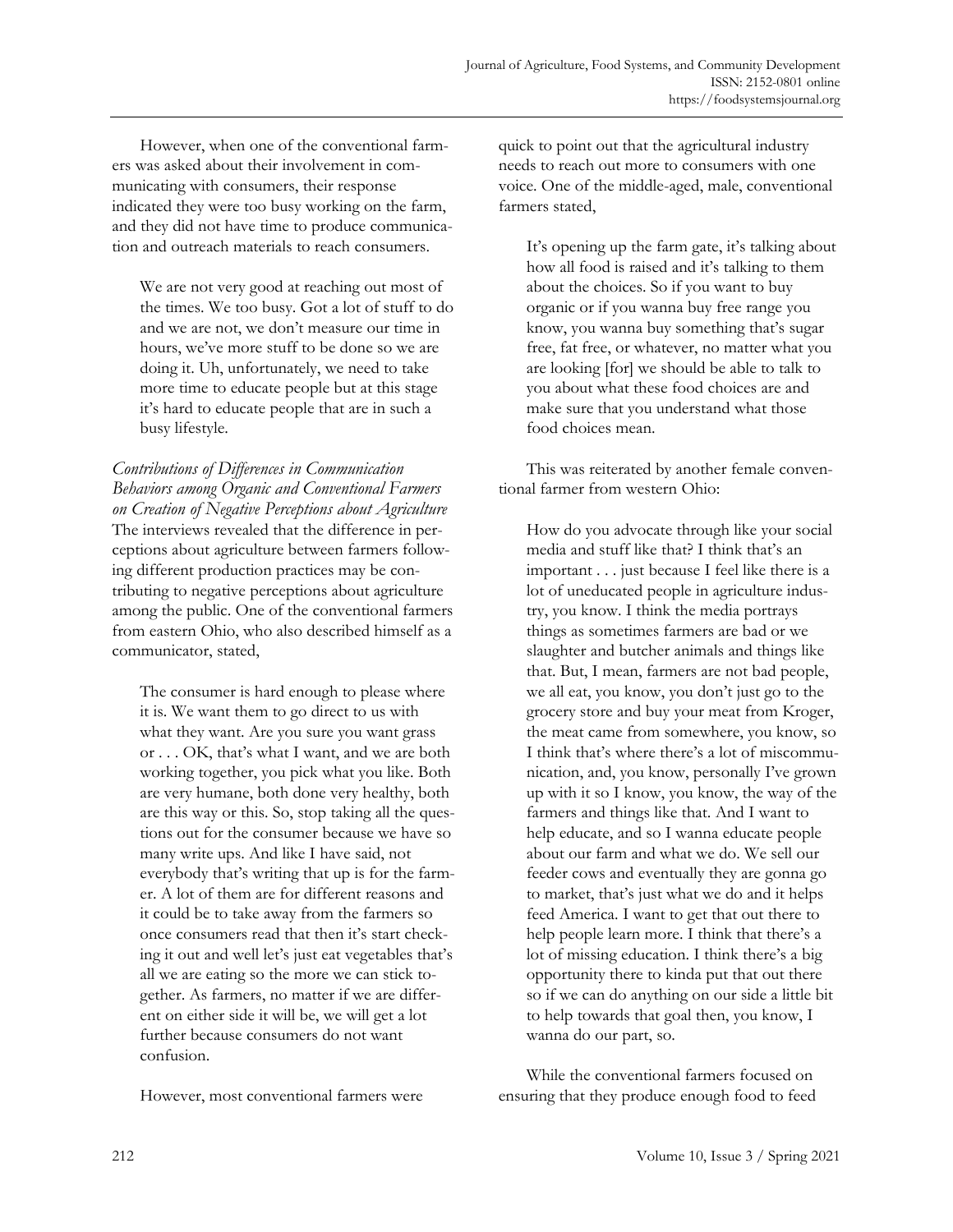America, organic farmers emphasized the need for consumers to know how their food is produced and the impact that farming practices have on the quality of food produced and the environment. The organic farmers also indicated they were focused on informing consumers about the superiority of their produce, as indicated by one of the organic farmers from central Ohio, who stated,

Ag folks have masterminded their advertising and utilizing labels to give consumers feelgood feelings when I see a commercial. So, as a small 50-acre farmer competing against those corporate big guys, I have to compete against all those commercials, all those things you see walking through a grocery store and convince folks why I believe my product is more sustainable, healthier and so on.

 This was also mentioned by another organic, middle-aged, male farmer, who described himself as being a part-time farmer and full-time teacher:

I think people are on a grand stand . . . and I see this in my classroom as well, that people really don't think about what they are eating and it is a convenience factor. Can I have it right now? . . . I understand that when prices go up people aren't happy. However, when health and quality of life can go up that might be a reasonable thing.

 Furthermore, we observed that most of the organic farmers engaged with consumers as one way of getting markets for their products, as evidenced by the following quotes from organic farmers.

Am a direct sales farmer. I have consumers buy directly from me. I need to be able to, be able to converse with people who have zero exposure to agriculture, I have to make my customers come to me, I have to be able to communicate with my customers, otherwise they gonna go elsewhere for their product.

 This was echoed by another farmer who indicated that they are active in communicating with

the public because unlike conventional farmers, they work independently to sell their products.

So I have to compete against all those commercials, all those things you see walking through a grocery store and convince folks why I believe my product is more sustainable, healthier and so on while the big Tyson's, Purdue, uh, Monsantos, BRFS, seed companies to really have to compete against their pamphlets, their commercials, et cetera.

### **Discussion**

The authors acknowledge that, given the scale of our study, the results of this exploratory study cannot be generalized to other populations of farmers in the U.S. Thus the discussion is limited to the results from the sampled participants and literature review. This paper is aimed at starting a conversation about other potential sources of negative perceptions about agriculture to inform research and practice.

 The availability of multiple sources of agricultural information puts consumers at risk of being misinformed and developing negative perceptions about agriculture (Charanza & Naile, 2012; Sellnow & Sellnow, 2014). In an attempt to address these challenges, agricultural communication experts have been producing various messages to counteract the negative perceptions, which has contributed to the use of agricultural communication as a public relations tool and has been criticized as being reactive instead of proactive (Kurtzo et al., 2016). Results of this study suggest that there are differences in farmers' communication behaviors with consumers based on their production practices. The differences in communication behaviors may be contributing to a presence of misinformation about agriculture, which has led to the creation of *othernes*s among farmers. For example, in this study, all of the organic farmers introduced themselves as "organic farmers," while conventional farmers introduced themselves as "farmers" and focused on the commodity they produced.

 The results of our study affirm that differences in farmers' beliefs and values may be responsible for differences in production practices (Thompson et al., 2015). From the interviews, we observed that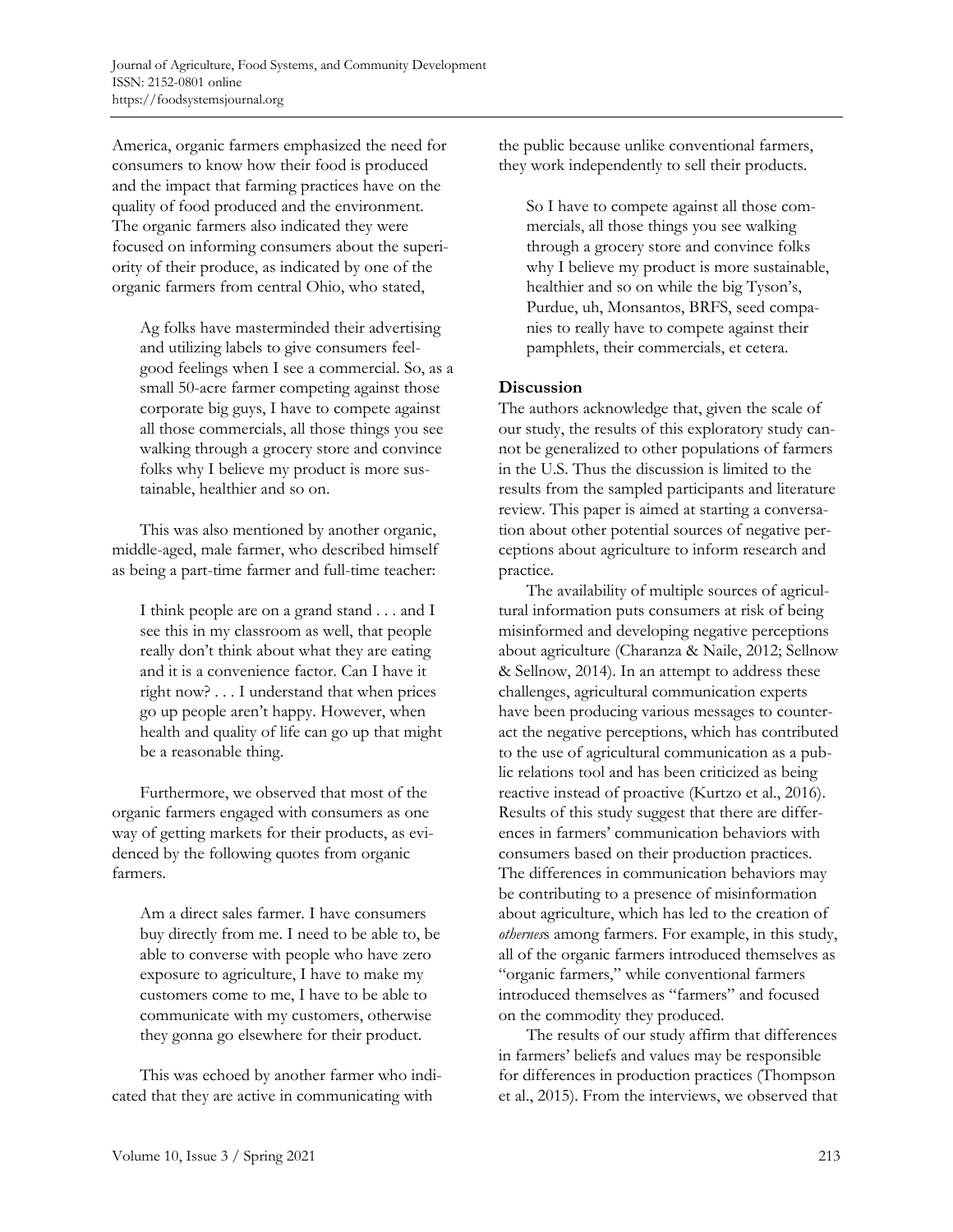most of the organic farmers were focused on ensuring that consumers know how their food is produced, unlike the conventional farmers, who were concerned about improving productivity. This is in line with a study conducted by Peterson, Barkley, Chacon-Cascante, and Kastens (2012), who reported that organic and younger farmers are motivated to engage in organic farming because of their interest in promoting quality of life and being good stewards of the environment. Since most of the organic farmers consider themselves to be environmental stewards, they tend to be highly involved in civic engagement activities (Goldberger, 2011). As reported by Goldberger (2011), increased participation in civic engagement to educate the public as well as their involvement in direct marketing are some of the factors that influence organic farmers' communication behaviors with the consumers. However, apart from civic engagement, the results of this study indicate that organic farmers sell their produce directly to consumers, and so they use communication with consumers as a marketing tool.

 The results also indicate that conventional farmers' motivations for engaging in farming seem to be influenced by the need to produce more food. Thus they do not value communicating with the public. This is likely because large farmers sell their products to co-ops or distributors, rather than directly to consumers. Therefore, they do not feel obligated to communicate with the public, which has likely contributed towards their limited engagement in communicating with the consumers. Conventional farmers in this study cited a lack of time as a reason why they did not communicate with consumers. However, the presence of social media platforms, such as YouTube and Facebook, provide opportunities for these farmers to share information through short videos of how they carry out different operations. Therefore, it is important for agricultural communicators to encourage conventional farmers to capture videos of their daily activities and share with the public, so the public is informed.

 The results of the study also indicated that the differences in production practices have created some rivalry between organic and conventional farmers. For example, during the interviews it was

clear some of the organic farmers considered themselves to be better stewards of the land, and that they paid special attention to ensure production of quality products, unlike conventional farmers. Even though this may not be true of all farmers, it was evident that farmers of differing production practices did not always see issues the same way. Such rivalries have distracted them from focusing on the one thing that unifies them: farming. In this study, organic farmers believed they were doing the right thing and their product was the best, while conventional farmers perceived organic farmers as inexperienced. Moreover, organic farmers seemed to be proactive in identifying different sources of agricultural information while communicating with each other and the public, unlike conventional farmers, who typically learned from generations before them. Organic farmers' proactiveness in communicating with the public, as well as the perceived benefits associated with the farming practice, may help explain the reasons for increased media coverage about the benefits of organic farming (Cleveland et al., 2015; Hughner et al., 2007). Furthermore, some organic farmers have been reported to be part of organic farming activist groups, which are proactive in delivering information about the benefits of organic farming to the consumer (Charanza & Naile, 2012; Coombs, 2007).

 The results from this study indicated that organic farmers were proactive in taking advantage of new and emerging media to communicate about their products. The presence of various communication media, including social media, serves as an opportunity for organic farmers to market their products and help them deliver messages that resonate with consumers. The results of this study are in line with what Agunga (1995) found: differences in farming practices have the potential to contribute toward differences in farmers' communication behaviors. However, most of the research conducted has placed a focus on the differences in farmers' information-seeking behaviors (Jacobson et al., 2003) and not their communication with each other and consumers. A number of studies conducted on agricultural communication have focused on identifying farmers' communication behaviors when accessing agri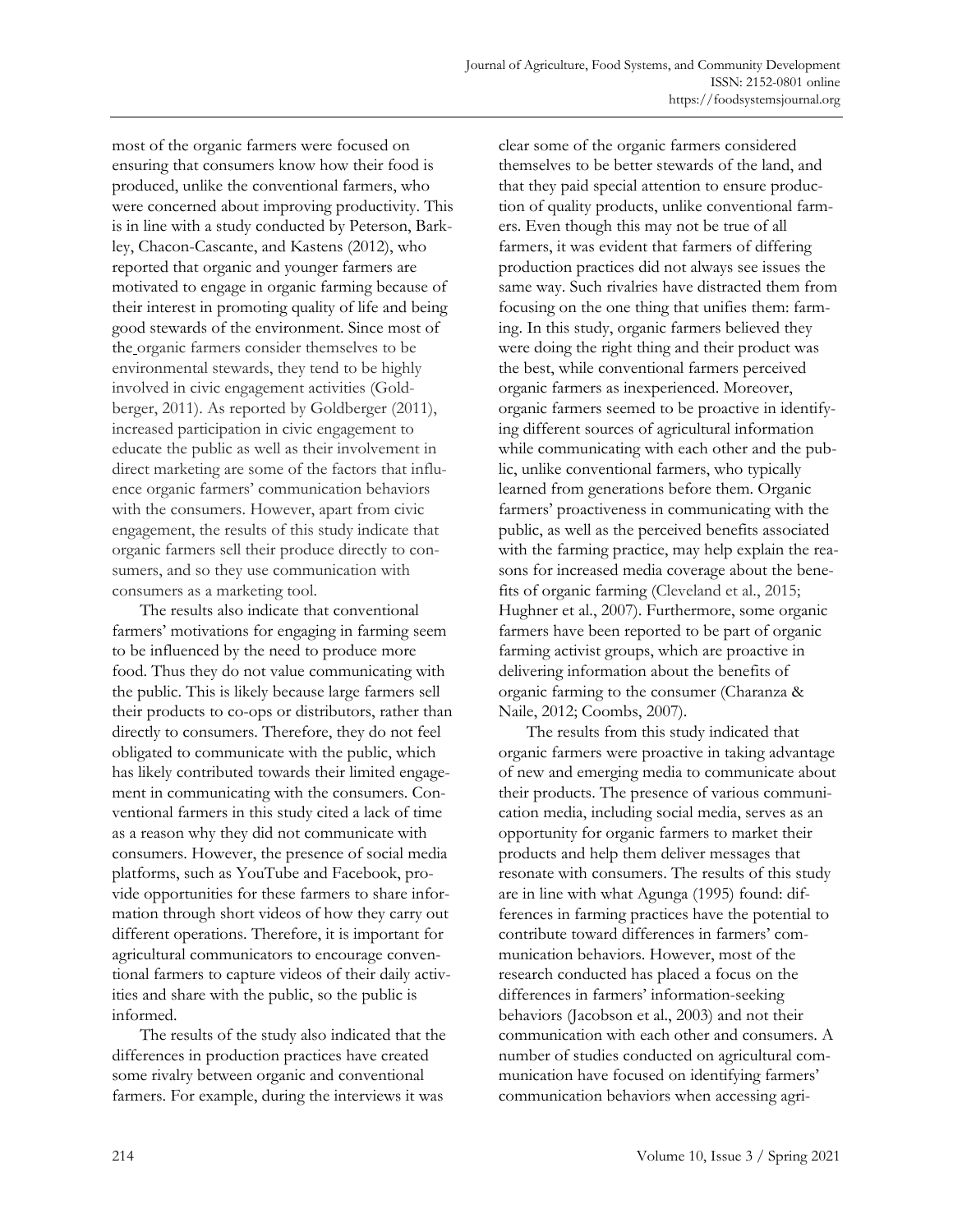cultural information (Chiu, et al., 2015; Duram & Larson 2001; Egri, 1999; Niewolny & Lillard, 2010). However, the results of this study indicate that organic farmers are not only seeking information, but also are communicating with consumers. There is need for more research on farmers' communication behaviors with consumers to identify the content of these messages and how they influence the audience's perceptions of agriculture.

#### **Conclusions**

Due to the small sample size, convenience sampling strategy, and use of qualitative research methods, the results from this study should not be generalized. Nevertheless, the results indicate that in our sample there are differences in communication behaviors between farmers involved in different farming practices. Even though the sample may be small, these results provide a basis for starting a conversation regarding the impact of the differences in farming practices on how the agricultural industry communicates with consumers. Furthermore, the fact that these differences were observed among farmers attending the same conference and sessions is telling because it speaks of the differences in the reasons for farmers' participation in conferences or sessions. Conflicting views were apparent among farmers who used different farming practices, and it is likely that these conflicts are influencing the information the public is receiving. Despite the challenge, farmers continue to focus on the media as a source of negative perceptions among consumers. However, though this may be true, it is important to understand the role played by differences in production practices as well as communication behaviors among farmers. There is need for more research to be conducted with different farmers who follow different production practices in order to examine thoroughly the impact of differences in production behaviors on creation of negative perceptions about agriculture. More research should also be conducted on how consumers access and process information received from farmers.

 There is also need for more research aimed at identifying the factors that motivate farmers to

engage in various communication behaviors. These studies should employ mixed methods that include a content analysis of the messages that farmers share with consumers in relation to demographic factors such as land size, education level, number of years involved in farming, and marketing strategies used. In the current study, demographic characteristics such as age, education status, and size of farm were not captured. It is recommended that future research be conducted using quantitative research methods to establish the impact of demographic and farm characteristics on farming practices as well as communication behaviors. Conducting such research will be useful in identifying factors that influence farmers' communication behaviors with consumers and will help identify the sources for the negative perceptions about agriculture.

 Unlike in the past, where communication was used as a tool for relaying information to farmers, the current challenges and increased technological advancements in communication call for a way to better explore ways of improving communication among farmers as well as their ability to communicate with consumers. This necessitates the implementation of interventions and projects aimed at promoting collaboration and coordination among farmers who are involved in different production practices, so they speak with one voice and send a unified message to the public. Such interventions will be useful because in some cases the public is not aware of the differences between organic and conventional farming (Abrams et al., 2010; McFadden & Huffman, 2017). It will be useful to establish standalone communication organizations and interventions aimed at providing platforms for dialogue between organic and conventional farmers to discuss the advantages and disadvantages of each farming practice. The platforms used could include podcasts, YouTube, and Facebook groups where organic and conventional farmers would be provided with an opportunity to interact with the public. The provision of fair and balanced information to the public that outlines the benefits and downsides of each production practice is crucial to ensure that the public makes informed decisions (Gottschalk & Leistner, 2013).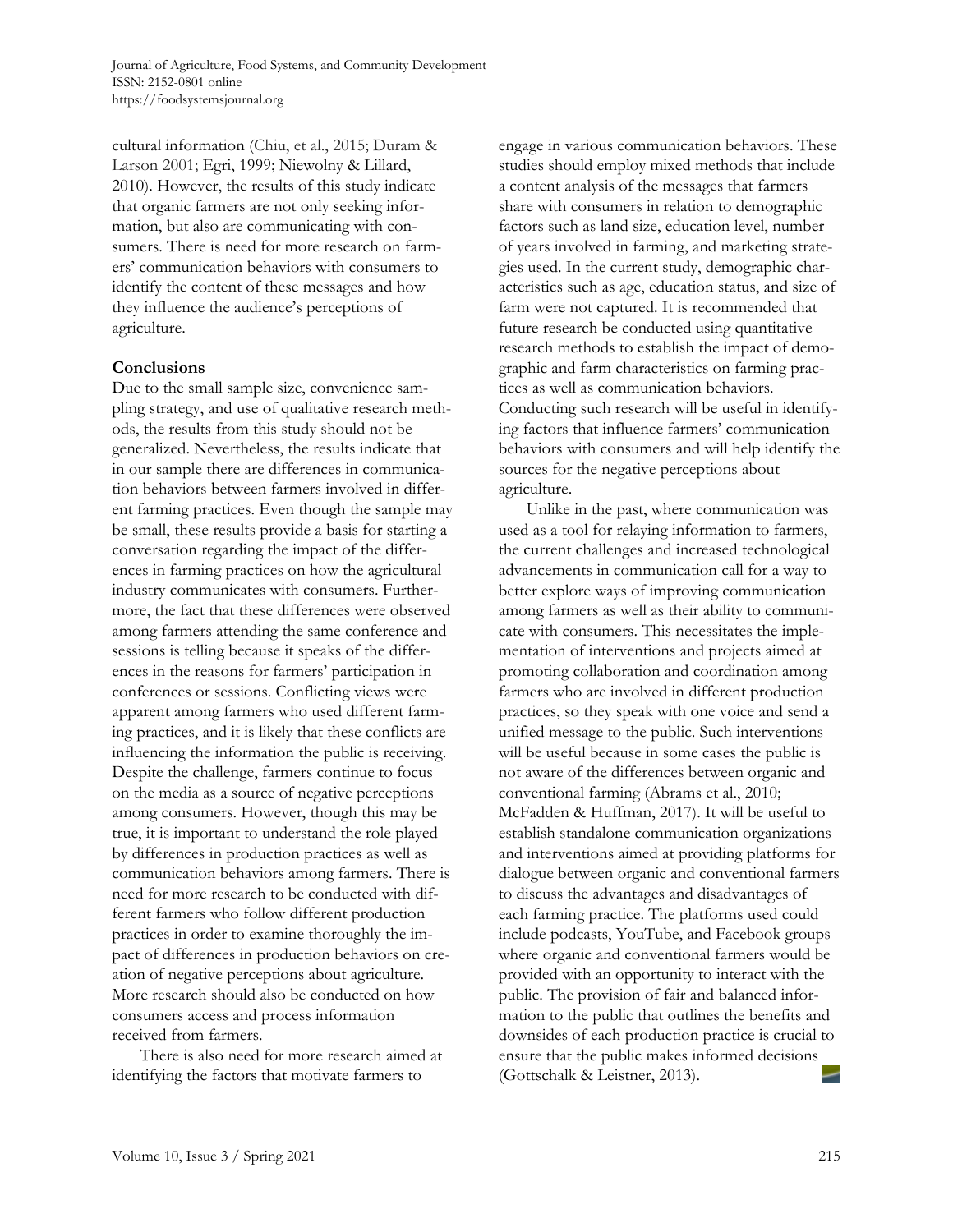#### **References**

- Abrams, K. M., Meyers, C. A., & Irani, T. A. (2010). Naturally confused: Consumers' perceptions of all-natural and organic pork products. *Agriculture and Human Values*, *27,* 365–374.<https://doi.org/10.1007/s10460-009-9234-5>
- Agunga, R. A. (1995). What Ohio extension agents say about sustainable agriculture. *Journal of Sustainable Agriculture, 5*(3), 169–187. [https://doi.org/10.1300/J064v05n03\\_13](https://doi.org/10.1300/J064v05n03_13)
- Ajzen. I. (1985). *From intentions to actions: A theory of planned behavior*. In J. Kuhl & J. Beckmann (Eds.), *Action Control* (pp. 11–39)*.* Springer[. https://doi.org/10.1007/978-3-642-69746-3\\_2](https://doi.org/10.1007/978-3-642-69746-3_2)
- Ajzen, I. (1991). The theory of planned behavior. *Journal of Organizational Behavior and Human Decision Processes, 50*(2)*,* 179– 211[. https://doi.org/10.1016/0749-5978\(91\)90020-T](https://doi.org/10.1016/0749-5978(91)90020-T)
- Alexopoulos, G., Koutsouris, A., & Tzouramani, I. (2010, July). Should I stay or should I go? Factors affecting farmers' decision to convert to organic farming as well as to abandon it. In *9th European IFSA Symposium, Vienna (Austria)* (pp. 1083–1093).
- Arbuckle Jr., J. G., Morton, L. W., & Hobbs, J. (2015). Understanding farmer perspectives on climate change adaptation and mitigation: The roles of trust in sources of climate information, climate change beliefs, and perceived risk. *Environment and Behavior*, *47*(2), 205–234.<https://doi.org/10.1177/0013916513503832>
- Baker, L. M., Abrams, K., Irani, T., & Meyers, C. (2011). Managing media relations: Determining the reputation of land grant institutions from the perspective of media professionals. *Journal of Applied Communications*, *95*(2), 60–74. <https://doi.org/10.4148/1051-0834.1180>
- Barton, G. A. (2018). *The global history of organic farming*. Oxford University Press. <https://doi.org/10.1093/oso/9780199642533.001.0001>
- Bravo-Monroy, L., Potts, S. G., & Tzanopoulos, J. (2016). Drivers influencing farmer decisions for adopting organic or conventional coffee management practices. *Food Policy, 58,* 49–61[. https://doi.org/10.1016/j.foodpol.2015.11.003](https://doi.org/10.1016/j.foodpol.2015.11.003)
- Cahill, S., Morley, K., & Powell, D. A. (2010). Coverage of organic agriculture in North American newspapers: Media: linking food safety, the environment, human health and organic agriculture. *British Food Journal, 112*(7), 710–721. <https://doi.org/10.1108/00070701011058244>
- Chakraborty, U., & Bhat, S. (2018). The effects of credible online reviews on brand equity dimensions and its [*sic*] consequence on consumer behavior. *Journal of Promotion Management*, *24*(1), 57–82. [https://doi.org/10.1080/10496491.2017.1346541.](https://doi.org/10.1080/10496491.2017.1346541)
- Charanza, A. D., & Naile, T. L. (2012). Media dependency during a food safety incident related to the U.S. beef industry. *Journal of Applied Communications*, *96*(3), 38–50. <https://doi.org/10.4148/1051-0834.1145>
- Chiu, S., Cheyney, M., Ramirez, M., & Gerr, F. (2015). Where do agricultural producers get safety and health information? *Journal of Agromedicine*, *20*(3), 265–272. [https://doi.org/10.1080/1059924X.2015.1045156.](https://doi.org/10.1080/1059924X.2015.1045156)
- Cleveland, D. A., Carruth, A., & Mazaroli, D. N. (2015). Operationalizing local food: Goals, actions, and indicators for alternative food systems. *Agriculture and Human Values*, *32,* 281–297. <https://doi.org/10.1007/s10460-014-9556-9>
- Conner, M., & Armitage, C. J. (1998). Extending the theory of planned behavior: A review and avenues for further research. *Journal of Applied Social Psychology*, *28*(*15*), 1429–1464.<https://doi.org/10.1111/j.1559-1816.1998.tb01685.x>
- Coombs, W. T. (2007). Attribution theory as a guide for post-crisis communication research. *Public Relations Review, 33*(2), 135–139.<https://doi.org/10.1016/j.pubrev.2006.11.016>
- Couture, A. L., Zaidi, A. U., & Maticka-Tyndale, E. (2012). Reflective accounts: An intersectional approach to exploring the fluidity of insider/outsider status and the researcher's impact on culturally sensitive post-positivist qualitative research. *Qualitative Sociology Review, 8*(1), 86–105. [http://www.qualitativesociologyreview.org/ENG/volume21.php](http://www.qualitativesociologyreview.org/ENG/index_eng.php)
- Cranfield, J., Henson, S., & Holliday, J. (2010). The motives, benefits, and problems of conversion to organic production. *Agriculture and Human Values, 27,* 291–306.<https://doi.org/10.1007/s10460-009-9222-9>
- Da Cunha, D. T., Antunes, A. E. C., Da Rocha, J. G., Dutra, T. G., Manfrinato, C. V., Oliveira, J. M., & Rostagno, M. A. (2019). Differences between organic and conventional leafy green vegetables perceived by university students: Vegetables attributes or attitudinal aspects? *British Food Journal*, *121(7*), 1579–1591. <https://doi.org/10.1108/BFJ-08-2018-0503>
- Dainton, M. (2010). Explaining theories of interpersonal communication. In M. Dainton, & E. D. Zelley (Eds.), *Applying communication theory to professional life* (pp. 55–76). SAGE.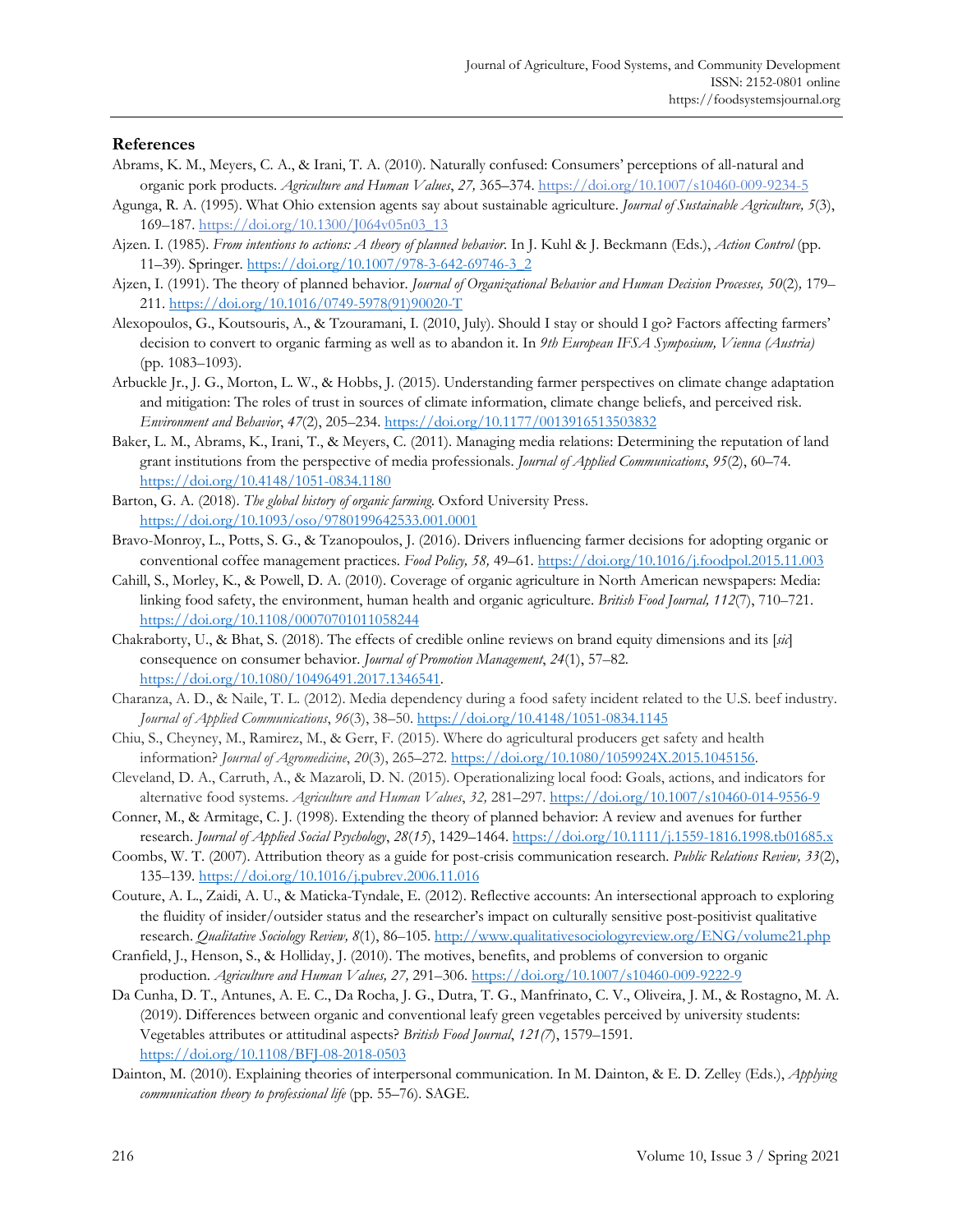- Darnhofer, I., Schneeberger, W., & Freyer, B. (2005). Converting or not converting to organic farming in Austria: Farmer types and their rationale. *Agriculture and Human Values, 22,* 39– 52. <https://doi.org/10.1007/s10460-004-7229-9>
- Della Porta, D. (2008). Comparative analysis: Case-oriented versus variable-oriented research. In D. Della Porta & M. Keating (Eds), *Approaches to methodologies in the social sciences: A pluralist perspective* (pp. 198–222). Cambridge University Press.<https://doi.org/10.1017/CBO9780511801938.012>
- Duram, L. A., & Larson, K. L. (2001). Agricultural research and alternative farmers' information needs. *The Professional Geographer, 53*(1), 84–96[. https://doi.org/10.1080/00330124.2001.9628438](https://doi.org/10.1080/00330124.2001.9628438)
- Dwyer, S. C., & Buckle, J. L. (2009). The space between: On being an insider-outsider in qualitative research. *International Journal of Qualitative Methods, 8*(1), 54–63[. https://doi.org/10.1177/160940690900800105](https://doi.org/10.1177%2F160940690900800105)
- Egri, C. P. (1999). Attitudes, backgrounds and information preferences of Canadian organic and conventional farmers: Implications for organic farming advocacy and extension. *Journal of Sustainable Agriculture,13*(3), 45–72. [https://doi.org/10.1300/J064v13n03\\_05](https://doi.org/10.1300/J064v13n03_05)
- Fatemi, A. H., & Asghari, A. (2012). Attribution theory, personality traits, and gender differences among EFL learners. *International Journal of Education*, *4*(2), 181–201. [http://dx.doi.org/10.5296/ije.v4i2.1455.](http://dx.doi.org/10.5296/ije.v4i2.1455)
- Feldmann, C., & Hamm, U. (2015). Consumers' perceptions and preferences for local food: A review. *Food Quality and Preference*, *40*(A), 152–164.<https://doi.org/10.1016/j.foodqual.2014.09.014>
- Flick, U. (2002). *An introduction to qualitative research* (2nd ed.). Sage.
- Funk, M. J., & McCombs, M. (2017). Strangers on a theoretical train: Inter-media agenda setting, community structure, and local news coverage. *Journalism Studies*, *18*(7), 845–865. <https://doi.org/10.1080/1461670X.2015.1099460>
- Galletta, A. (2003). *Under one roof, through many doors: Understanding racial equality in an unequal world* [Unpublished doctoral dissertation]. City University of New York.
- Gasson, R. (1973). Goals and values of farmers. *Journal of Agricultural Economics*, *24*(3), 521–542. <https://doi.org/10.1111/j.1477-9552.1973.tb00952.x>
- Goldberger, J. R. (2011). Conventionalization, civic engagement, and the sustainability of organic agriculture. *Journal of Rural Studies*, *27*(3), 288–296.<https://doi.org/10.1016/j.jrurstud.2011.03.002>
- Gottschalk, I., & Leistner, T. (2013). Consumer reactions to the availability of organic food in discount supermarkets. *International Journal of Consumer Studies*, *37*(2), 136–142.<https://doi.org/10.1111/j.1470-6431.2012.01101.x>
- Harper, G. C., & Makatouni, A. (2002). Consumer perception of organic food production and farm animal welfare. *British Food Journal*, *104*(3/4/5), 287–299[. https://doi.org/10.1108/00070700210425723](https://doi.org/10.1108/00070700210425723)
- Harper, M., & Cole, P. (2012). Member checking: Can benefits be gained similar to group therapy? *The Qualitative Report*, *17*(2), 510–517.<https://doi.org/10.46743/2160-3715/2012.2139>
- Harvey, L. (2015). Beyond member-checking: A dialogic approach to the research interview. *International Journal of Research & Method in Education*, *38*(1), 23–38. <https://doi.org/10.1080/1743727X.2014.914487>
- Heider, F. (1958). *The psychology of interpersonal relations.* Wiley.<https://doi.org/10.1037/10628-000>
- Hughner, R. S., McDonagh, P., Prothero, A., Shultz, C. J., & Stanton, J. (2007). Who are organic food consumers? A compilation and review of why people purchase organic food. *Journal of Consumer Behaviour, 6*(2‐3), 94–110. <https://doi.org/10.1002/cb.210>
- Irani, T., & Doerfert, D. L. (2013). Preparing for the next 150 years of agricultural communications. *Journal of Applied Communications*, *97*(2), 6–13[. https://doi.org/10.4148/1051-0834.1109](https://doi.org/10.4148/1051-0834.1109)
- Jacobson, S. K., Sieving, K. E., Jones, G. A., & Van Doorn, A. (2003). Assessment of farmer attitudes and behavioral intentions toward bird conservation on organic and conventional Florida farms. *Conservation Biology*, *17*(2), 595–606. <https://doi.org/10.1046/j.1523-1739.2003.01472.x>
- Kirchmann, H. (2019). Why organic farming is not the way forward. *Outlook on Agriculture, 48*(1), 22–27. <https://doi.org/10.1177/0030727019831702>
- Krystallis, A., & Chryssohoidis, G. (2005). Consumers' willingness to pay for organic food: Factors that affect it and variation per organic product type. *British Food Journal, 107*(5), 320–343. <https://doi.org/10.1108/00070700510596901>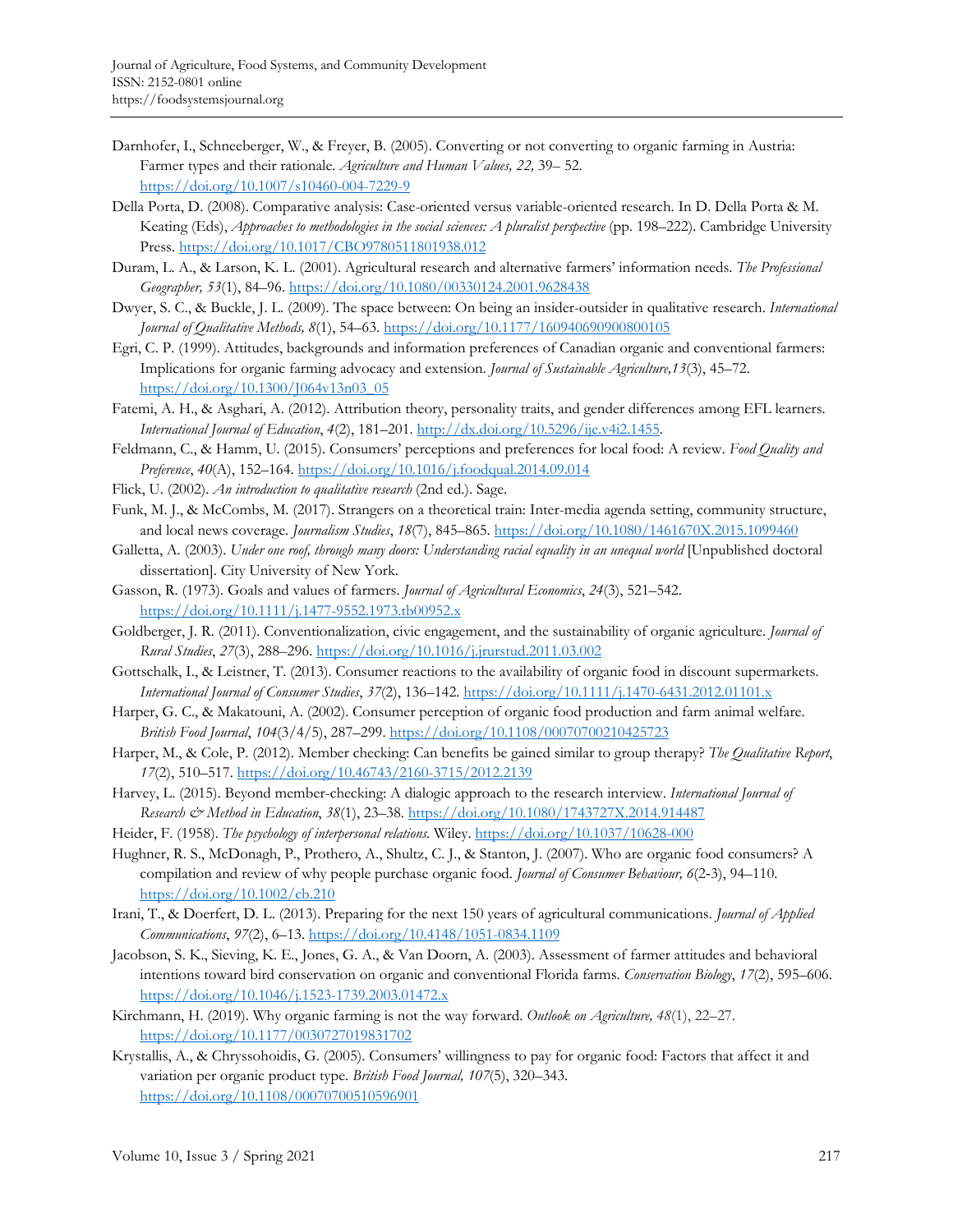- Kurtzo, F., Hansen, M. J., Rucker, K. J., & Edgar, L. D. (2016). Agricultural communications: Perspectives from the experts. *Journal of Applied Communications, 100*(1), 17–28.<https://doi.org/10.4148/1051-0834.1019>
- Laczniak, R. N., DeCarlo, T. E., & Ramaswami, S. N. (2001). Consumers' responses to negative word-of-mouth communication: An attribution theory perspective. *Journal of consumer Psychology*, *11*(1), 57–73. [https://doi.org/10.1207/S15327663JCP1101\\_5](https://doi.org/10.1207/S15327663JCP1101_5)
- Legendre, S., & Coderre, F. (2018). The impact of altruistic attribution and brand equity in food label campaigns. *Journal of Product & Brand Management, 27*(6), 634–646.<https://doi.org/10.1108/JPBM-12-2016-1381>
- Littlejohn, S. W., & Foss, K. A. (2010). *Theories of human communication* (10th ed.). Waveland Press.
- Marques, M. D., Critchley, C. R., & Walshe, J. (2015). Attitudes to genetically modified food over time: How trust in organizations and the media cycle predict support. *Public Understanding of Science*, *24*(5), 601–618. <https://doi.org/10.1177/0963662514542372>
- Masambuka, F., Rodriguez, M., & Buck, E. (2018, April). *Drivers and shakers of agricultural communication: Implications for sustainable development in developing and developed countries* [Paper presentation]. Association for International Agricultural and Extension Education 2018 Conference, Yucatan, Mexico.
- Mase, A. S., & Prokopy, L. S. (2014). Unrealized potential: A review of perceptions and use of weather and climate information in agricultural decision making. *Weather, Climate, and Society*, *6*(1), 47–61. <https://doi.org/10.1175/WCAS-D-12-00062.1>
- McCluskey, J. J., Kalaitzandonakes, N., & Swinnen, J. (2016). Media coverage, public perceptions, and consumer behavior: Insights from new food technologies. *Annual Review of Resource Economics*, *8*, 467–486. <https://doi.org/10.1146/annurev-resource-100913-012630>
- McFadden, J. R., & Huffman, W. E. (2017). Willingness-to-pay for natural, organic, and conventional foods: The effects of information and meaningful labels. *Food Policy, 68,* 214–232[. https://doi.org/10.1016/j.foodpol.2017.02.007](https://doi.org/10.1016/j.foodpol.2017.02.007)
- McGuire, J., Morton, L. W., & Cast, A. D. (2013). Reconstructing the good farmer identity: Shifts in farmer identities and farm management practices to improve water quality. *Agriculture and Human Values, 30,* 57–69. <https://doi.org/10.1007/s10460-012-9381-y>
- McKendree, M. G. S., Croney, C. C., & Widmar, N. J. O. (2014). Effects of demographic factors and information sources on United States consumer perceptions of animal welfare. *Journal of Animal Science, 92*(7), 3161–3173. <https://doi.org/10.2527/jas.2014-6874>
- Meyers, C., Irlbeck, E., & Fletcher, K. (2011). Postsecondary students' reactions to agricultural documentaries: A qualitative analysis. *Journal of Applied Communications*, *95*(3), 82–95.<https://doi.org/10.4148/1051-0834.1167>
- Mzoughi, N. (2011). Farmers' adoption of integrated crop protection and organic farming: Do moral and social concerns matter? *Ecological Economics*, *70*(8), 1536–1545[. https://doi.org/10.1016/j.ecolecon.2011.03.016](https://doi.org/10.1016/j.ecolecon.2011.03.016)
- Nadricka, K., Millet, K., & Verlegh, P. W. J. (2020). When organic products are tasty: Taste inferences from an Organic = Healthy Association. *Food Quality and Preference, 83,* Article 103896. <https://doi.org/10.1016/j.foodqual.2020.103896>
- Niewolny, K. L., & Lillard, P. T. (2010). Expanding the boundaries of beginning farmer training and program development: A review of contemporary initiatives to cultivate a new generation of American farmers. *Journal of Agriculture, Food Systems, and Community Development, 1*(1), 65–88.<https://doi.org/10.5304/jafscd.2010.011.010>
- ÖhlméYr, B., Olson, K., & Brehmer, B. (1998). Understanding farmers' decision making processes and improving managerial assistance. *Agricultural Economics*, *18*(3), 273–290. https://doi.org/10.1111/j.1574-0862.1998.tb00505.x
- Patel, R. (2013). The long green revolution. *The Journal of Peasant Studies*, *40*(1), 1–63. [https://doi.org/10.1080/03066150.2012.719224.](https://doi.org/10.1080/03066150.2012.719224)
- Paul, M., Primrose, K., & Chrispen, C. (2013). Learner support services in ODL: Using mobile technology as support service for the invisible student. *World Journal of Management and Behavioural Studies, 1*(2), 53–59. <https://idosi.org/wjmbs/online.htm>